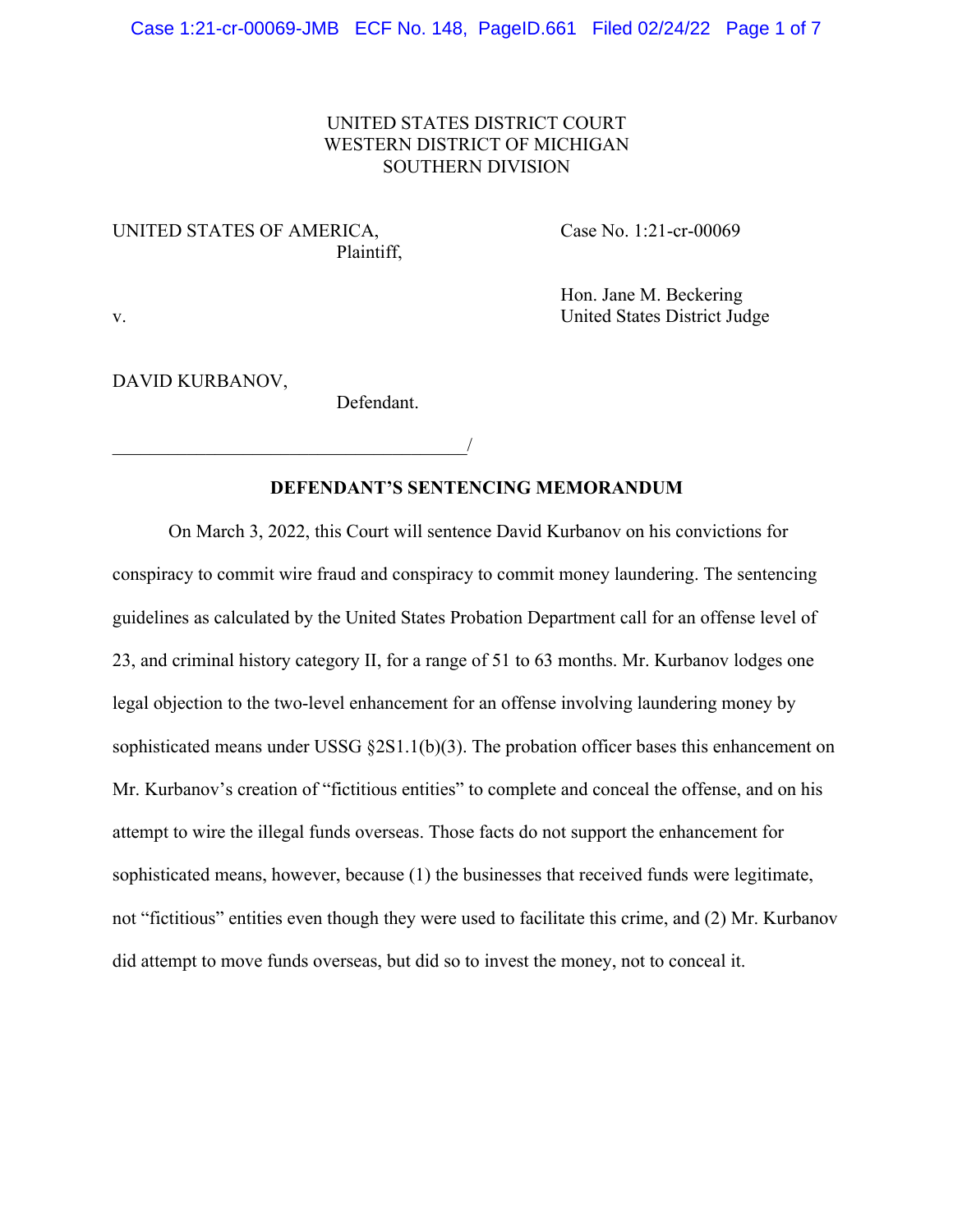#### **BACKGROUND**

Congress enacted the Coronavirus Aid, Relief, and Economic Security (CARES) Act in March 2020 as a result of the COVID-19 pandemic, in order to provide financial assistance to individual citizens and businesses affected by the pandemic. (PSR ¶ 28). The Paycheck Protection Program (PPP) was part of the CARES Act, and provided forgivable loans to small businesses to cover expenses and to keep their employees employed and paid. (PSR ¶ 28). To obtain a PPP loan, a business had to submit an application, and verify that the business met certain criteria for eligibility, which included submitting the business's average monthly payroll expenses and the number of employees. Those figures determined the amount of funds the business could receive from a PPP loan. (PSR ¶ 29).

Mr. Kurbanov established Kurbanov Communications, LLC and In A Minute Entertainment, LLC in 2015. Kurbanov Communications distributed cellular devices, and In A Minute Entertainment's hosted musical events, or at least attempted to do so. (PSR ¶¶ 61, 63). Both businesses operated before the establishment of the PPP program, and were not created for the purpose of defrauding the program. (PSR ¶¶ 41, 42). In June 2020, Mr. Kurbanov applied for a PPP loan for In A Minute Entertainment, stating on the application that the company had 52 employees, with a monthly payroll of \$317,877. (PSR ¶ 46). This was untrue, as Mr. Kurbanov had no more than three employees at the time. As a result of Mr. Kurbanov's false statement, Mr. Kurbanov received a PPP loan for \$794,692 to cover the company's expenses. (PSR ¶ 46). Mr. Kurbanov also applied for a PPP loan for Kurbanov Communications, stating that the company had 37 employees, with a monthly payroll of \$281,150. (PSR ¶ 47). This was also untrue, and Mr. Kurbanov received a PPP loan for \$700,375. (PSR ¶ 47).

2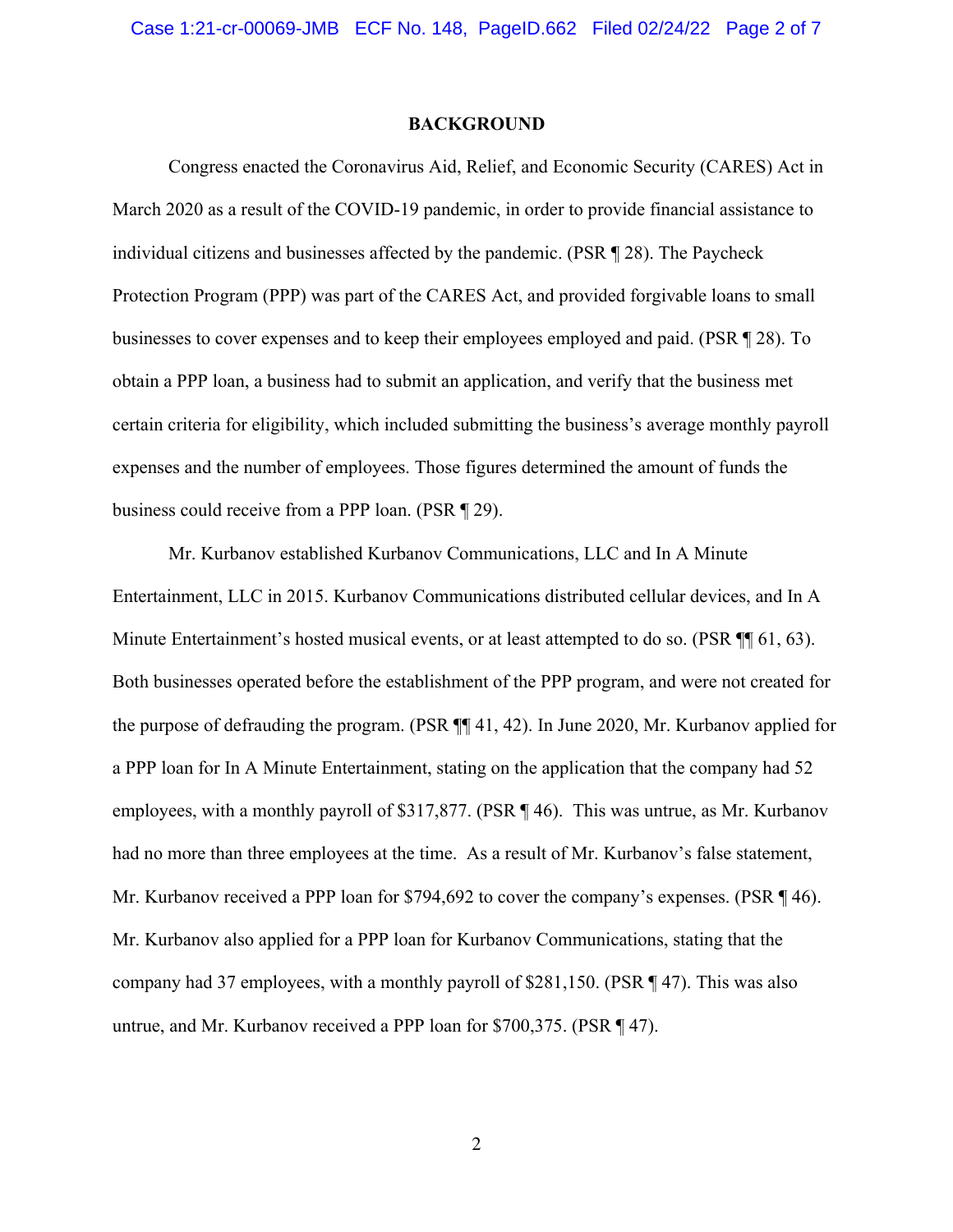#### Case 1:21-cr-00069-JMB ECF No. 148, PageID.663 Filed 02/24/22 Page 3 of 7

Once in receipt of the funds, Mr. Kurbanov and his accomplices distributed the funds to family members and friends, using checks falsely labeled "payroll," in addition to spending a portion of the funds on legal fees (unrelated to his defense), jewelry, and travel expenses. (PSR ¶ 48). Mr. Kurbanov also attempted to wire \$500,000 to a bank account in England in order to invest the funds in what appears from the undersigned perspective to be a Ponzi scheme, but the transfer was unsuccessful because Mr. Kurbanov sent the money to the wrong account. (PSR ¶ 64). Mr. Kurbanov was unaware of the nefarious nature of the investment and was fortunate that he attempted to wire the funds to the wrong account, leading it to be rejected. He did not make any further attempts at transferring the funds overseas.

#### **ARGUMENT**

The Probation Officer recommends that Mr. Kurbanov receive a two-level enhancement for sophisticated laundering under USSG  $\S 2S1.1(b)(3)$  because he "created fictitious entities and attempted to transfer some of the laundered funds to an offshore account." (PSR ¶ 82). USSG §2S1.1 provides that "sophisticated laundering" is "complex or intricate offense conduct pertaining to the execution or concealment of the 18 U.S.C. § 1956 offense" and "typically involves the use of fictitious entities; shell corporations, two or more levels (i.e. layering) of transactions, transportation, transfers, or transmissions, involving criminally derived funds that were intended to appear legitimate; or offshore financial accounts." USSG §2S1.1(b)(3), cmt. 5. Although those activities (fictitious entities and offshore accounts) could be considered sophisticated laundering in some cases, here, they are not because (1) Mr. Kurbanov did not "create fictitious entities" for the purpose of concealing and disguising the proceeds of the PPP loan and (2) the attempted use of an offshore account in this case was not "sophisticated laundering."

3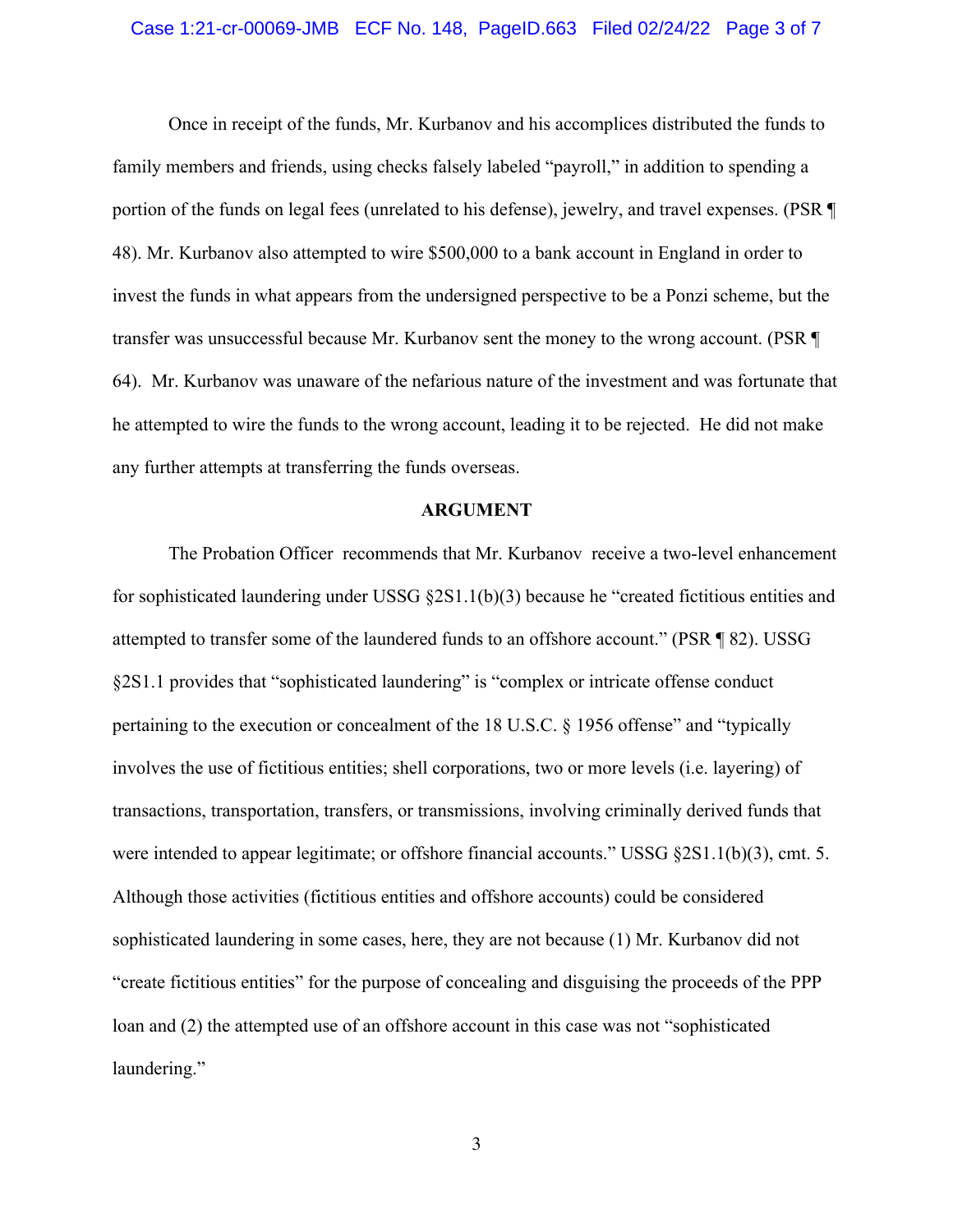### **I. Mr. Kurbanov Did Not Create Fictitious Entities.**

The presentence report states that the sophisticated laundering enhancement applies because Mr. Kurbanov "created fictitious entities and attempted to transfer some of the laundered funds to an offshore account." (PSR ¶ 82.) As an initial matter, Mr. Kurbanov's money laundering conviction is based on concealing the proceeds of the fraud as "payroll," not using fictitious entities or overseas accounts. (PSR ¶ 48.) Mr. Kurbanov established Kurbanov Communications and In A Minute Entertainment in 2015 for legitimate purposes, and those companies had been in business long before PPP loans existed. (PSR ¶ 65.) While those companies were not entitled to disaster relief in 2020, because they either were no longer active, or had no employees, or both, they were still registered and had previously been ongoing concerns before they were used to commit fraud. Mr. Kurbanov created "fictitious" employees and revenue within his entities – not the entities themselves – and did so to commit the fraud, not money laundering. (PSR ¶¶ 42-43.) It was only after he committed the fraud through his entities, that Mr. Kurbanov and others committed money laundering by concealing the proceeds as "payroll," which does not rise to "sophisticated money laundering."

In *United States v. Maddux*, the district court held that the sophisticated laundering enhancement did not apply where the defendant sold untaxed cigarettes directly to consumers through several companies, but disguised the nature of the companies to credit card merchant vendors as part of a scheme to avoid the attention of government officials and law enforcement, and operated overseas in order to circumvent the United States' rules on selling and shipping untaxed cigarettes. No. 14-20-DLB-EBA, 2016 U.S. Dist. LEXIS 111926, at \*14 (E.D. Ky. Aug. 23, 2016). The district court held that the enhancement did not apply because, although the defendant disguised the nature of the cigarette-selling businesses by telling vendors that the

4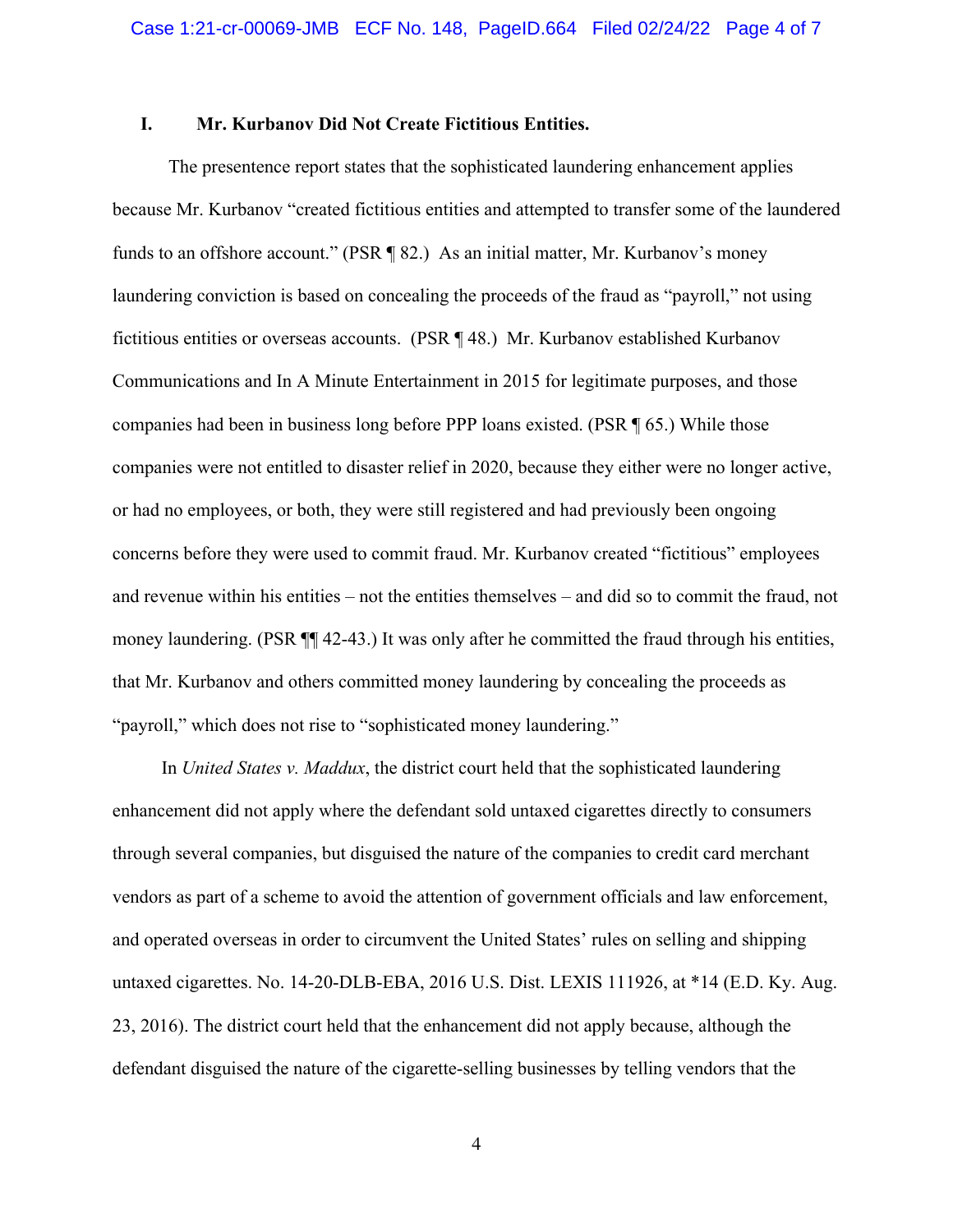#### Case 1:21-cr-00069-JMB ECF No. 148, PageID.665 Filed 02/24/22 Page 5 of 7

company sold glass and auto parts, the businesses were operational, and in the defendant's name or his wife's name, who was also his business partner. The district court further held that the defendant "never attempted to hide money or to 'clean' otherwise dirty money, and that:

"[a]lthough he sent some money overseas, it was for purchasing cigarettes and not to disguise or otherwise make the money difficult to trace; moreover, there was no evidence that Maddux held any money overseas himself. There was only one level of transfer that was intended to make the money seem like something it was not, and that was so the companies could permit their customers to use credit cards. If what he did amounted to sophisticated money laundering nearly all money laundering would be sophisticated, rendering the enhancement meaningless." *Id.* at \*14.

Here, the facts are similar to those in *Maddux.* Mr. Kurbanov provided false information about real entities that were in operation at one time, but did not satisfy the eligibility requirements for receiving PPP loans at the time of application. He disguised the nature of his businesses, which were registered in his name. Further, there was "only one level of transfer that was intended to make the money seem like something it was not," which was Mr. Kurbanov's labeling the funds as "payroll" to make it appear legitimate.

Further, even if Mr. Kurbanov had created entities to commit the fraud, that same conduct likely could not be the basis for money laundering charges, much less sophisticated laundering. See, e.g., *United States v. Santos*, 553 U.S. 507 (2008), superseded by statute in part (explaining merger issues arise in any case in which the conduct to be charged as "specified unlawful activity" under § 1956 consists primarily of one or more financial or fraud offenses, and in which the financial and money laundering offenses are so closely connected with each other that there is no clear delineation between the underlying financial crime and the money laundering offense).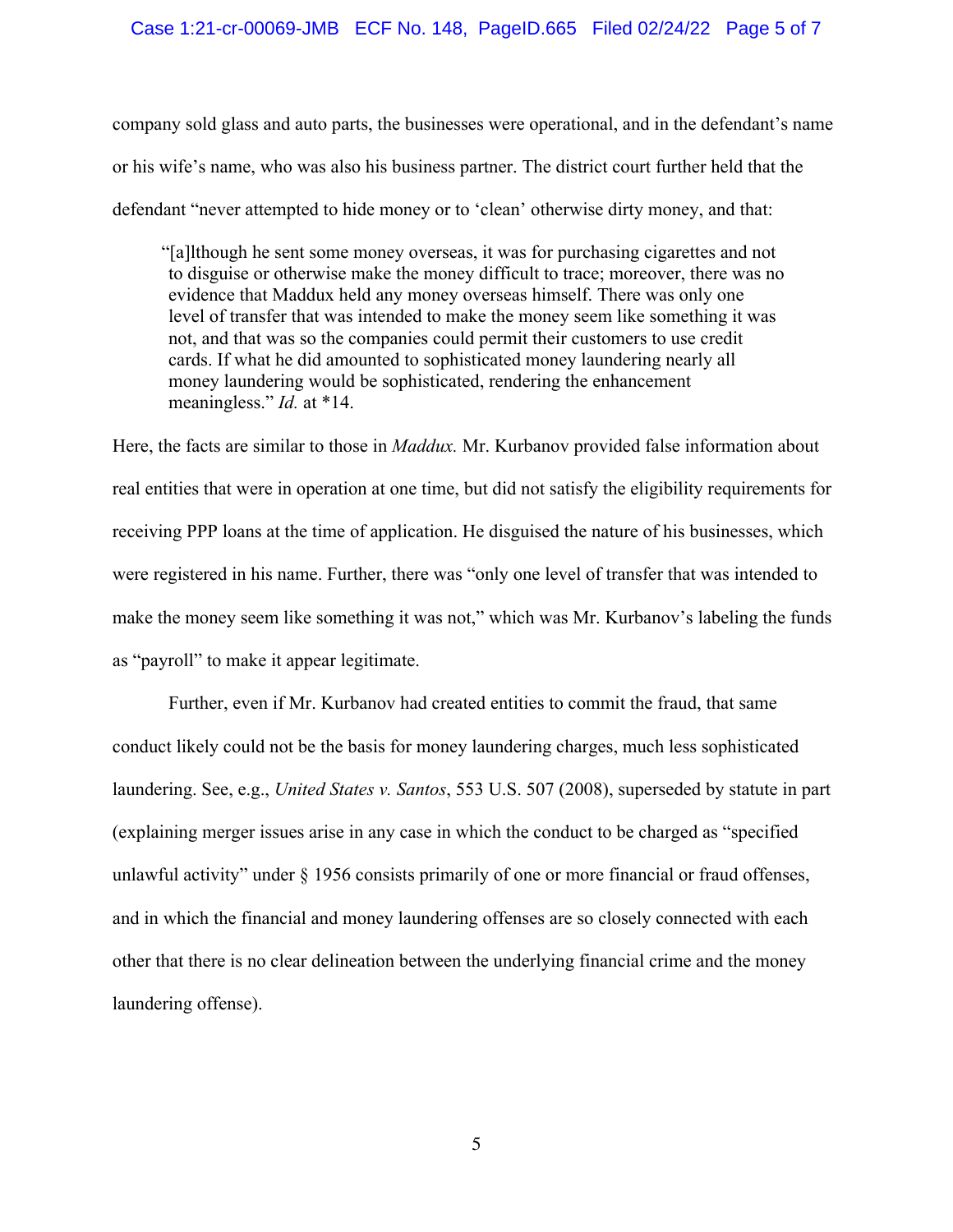### **II. Mr. Kurbanov's Failed Attempt to Wire Funds Overseas Does Not Constitute Sophisticated Money Laundering.**

Mr. Kurbanov attempted to wire funds overseas to a European bank account in order to invest the money, but the transfer was unsuccessful because Mr. Kurbanov sent the money to the "Euro" account, instead of the "Dollar" account, and the money was returned. (PSR ¶ 64). He did not make any additional attempts to transfer the money overseas. The nature of Mr. Kurbanov's attempted investment was to invest funds in a Standby Letter of Credit (SBLC) program run by one of Mr. Kurbanov's co-defendants. The SBLC program attempted to gain investors, and promised to return the funds to the investors with a profit within 90 days. (PSR ¶ 39). It is unclear how the funds would be invested, or how they would create a profit. Mr. Kurbanov attempted to transfer \$500,000 overseas in order to invest in the program. (PSR ¶ 64). His naive attempt to invest into a likely Ponzi scheme, which continuously recruited investors so that it could create the appearance of profit, through an offshore account does not constitute sophisticated money laundering, because he did not do so to conceal the funds. (PSR ¶ 51.) Indeed, nothing about Mr. Kurbanov's attempted investment could be called sophisticated as there was intent to conceal or disguise or layer the transactions. See, e.g., *United States v. Vela-Salinas*, 677 F. App'x 224, 231 (6th Cir. 2017) (enhancement applied where scheme involved three or four layers of laundering, and cash from drug sales was converted into used vehicles, which were converted back into cash, which was deposited into bank accounts, to create the appearance of legitimate used-car sales transactions).